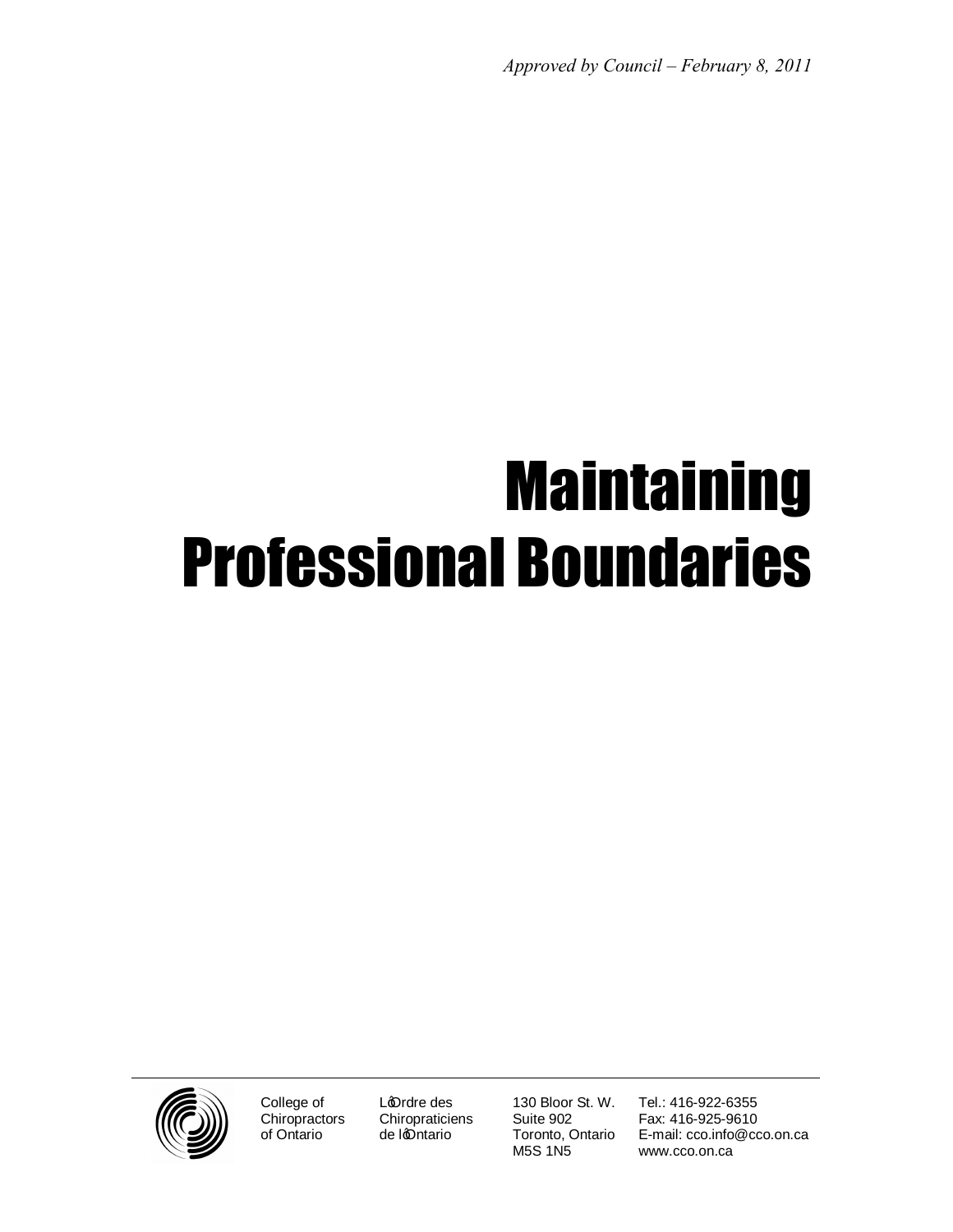### **PURPOSE**

*Note to Readers: In the event of any inconsistency between this document and the legislation that affects chiropractic practice, the legislation governs.*

The purpose of this document is to help members maintain professional boundaries with patients by reviewing a set of scenarios and determining the most appropriate course of action. The scenarios are designed to encourage members to consider their own current patient interaction, to identify problematic areas, and to consult with a peer or other professional should any issue be identified.

#### **MEMBERS' RESPONSIBILITIES**

- · Members are **NOT** required to submit the scenarios to CCO. This is for PERSONAL use only.
- Members are required to complete the  $\delta$ Declaration of Completion is form and to maintain this form in their professional portfolios.

#### **INTRODUCTION**

The core of the chiropractor-patient relationship is trust. The assumption is that a chiropractor will act, always and without exception, in the patient the best interests. This relationship must have clear boundaries, defined as mutually understood, unspoken physical and emotional limits of the professional relationship between the chiropractor and the patient<sup>1</sup>.

In the clinical encounter, the chiropractor, always in the position of power, is responsible for a safe and healthy connection with the patient. In a chiropractor-patient relationship, the chiropractor must set and maintain professional boundaries in all circumstances. In addition, the obligation to maintain a professional boundary is ongoing.

 $\frac{1}{1}$ <sup>1</sup> Texas Medical Association - www.texmed.org  $\acute{o}$  downloaded on March 17, 2010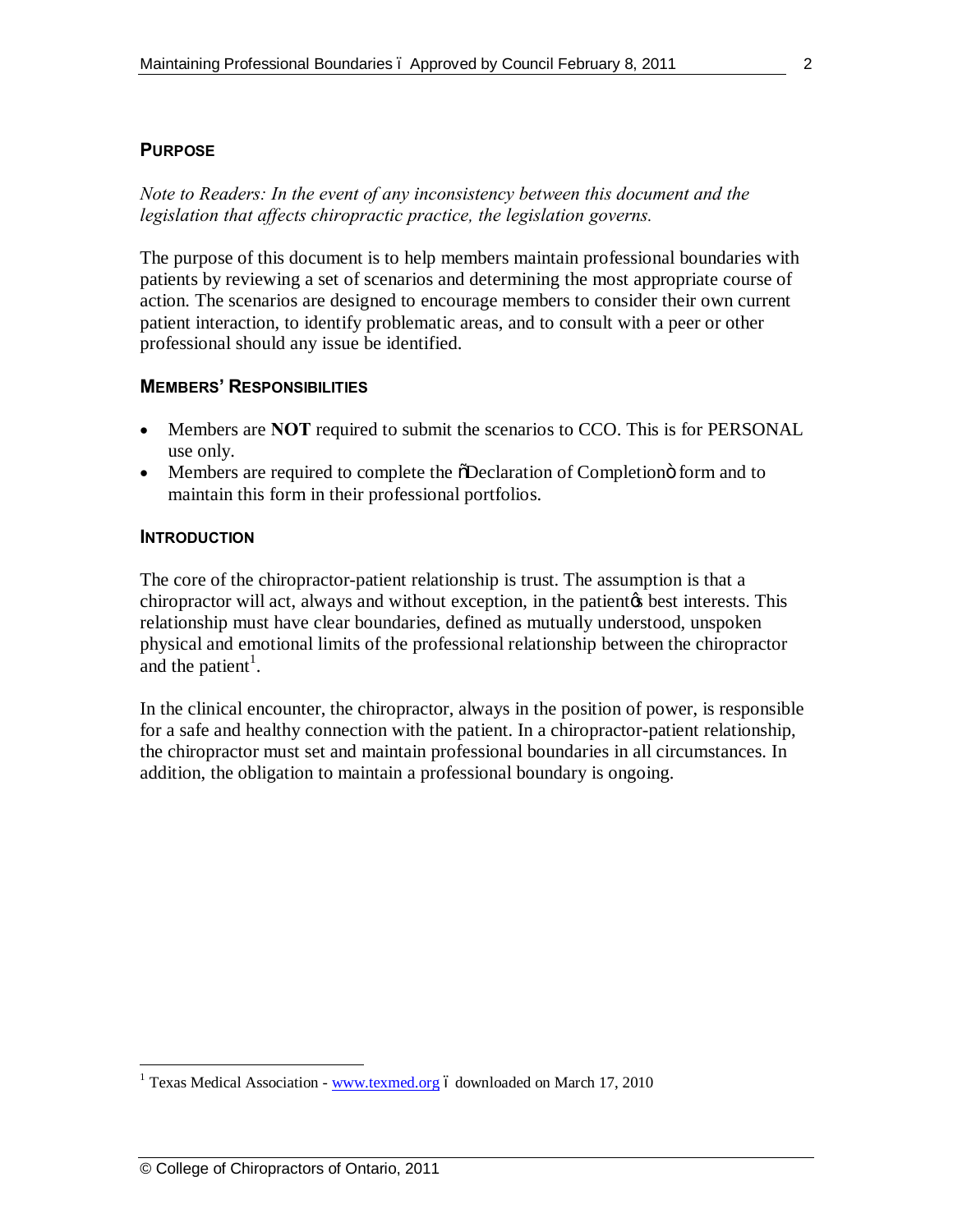#### **BOUNDARIES**

#### **Definition of 'Boundary'**

A boundary *is* a dividing line. In chiropractic, a boundary is the space that separates the chiropractor and the patient. It may be thought of as an unseen, invisible barrier creating separation and difference between the two parties.

#### **Boundary Crossing and Violation**

A boundary is crossed when something said or done breaches the core intent of the therapeutic encounter. This can occur any time the professional relationship becomes anything other than patient and doctor.

Uncomplicated crossings may be remedied by the chiropractor acknowledging the situation and crossing back.

A boundary crossing does not necessarily lead to a boundary violation. The distinction between a crossing and a violation is one of degree. Boundary violations are greater in degree, tend to be complicated, are intrusive, and cause harm to the patient.

Boundary crossings and violations may occur with the following:

- Excessive personal self-disclosure
- · Establishing dual relationships with patients, which includes entering into a business relationship with a patient (e.g., multi-level marketing)
- · Giving or receiving gifts
- Assuming patients  $\phi$  values are the same as their own (e.g., patients could feel pressured to support their chiropractors *ø* causes for fear of receiving inferior care)
- · Ignoring established conventions that help maintain the necessary boundary (e.g., providing care in social rather than professional settings)
- · Seeing patients after regular clinic hours
- Breaching patient confidentiality
- Probing patients for inappropriate personal information
- · Offering unsolicited advice regarding non-clinical issues

A crossed boundary may be difficult to repair and may lead down the -slippery slope  $\phi$  of allegations of professional misconduct against a chiropractor. The most serious boundary violations relate to sexual abuse.

According to the *Health Professions Procedural Code,* schedule 2 to the *RHPA,* "sexual abuseö of a patient by a member means: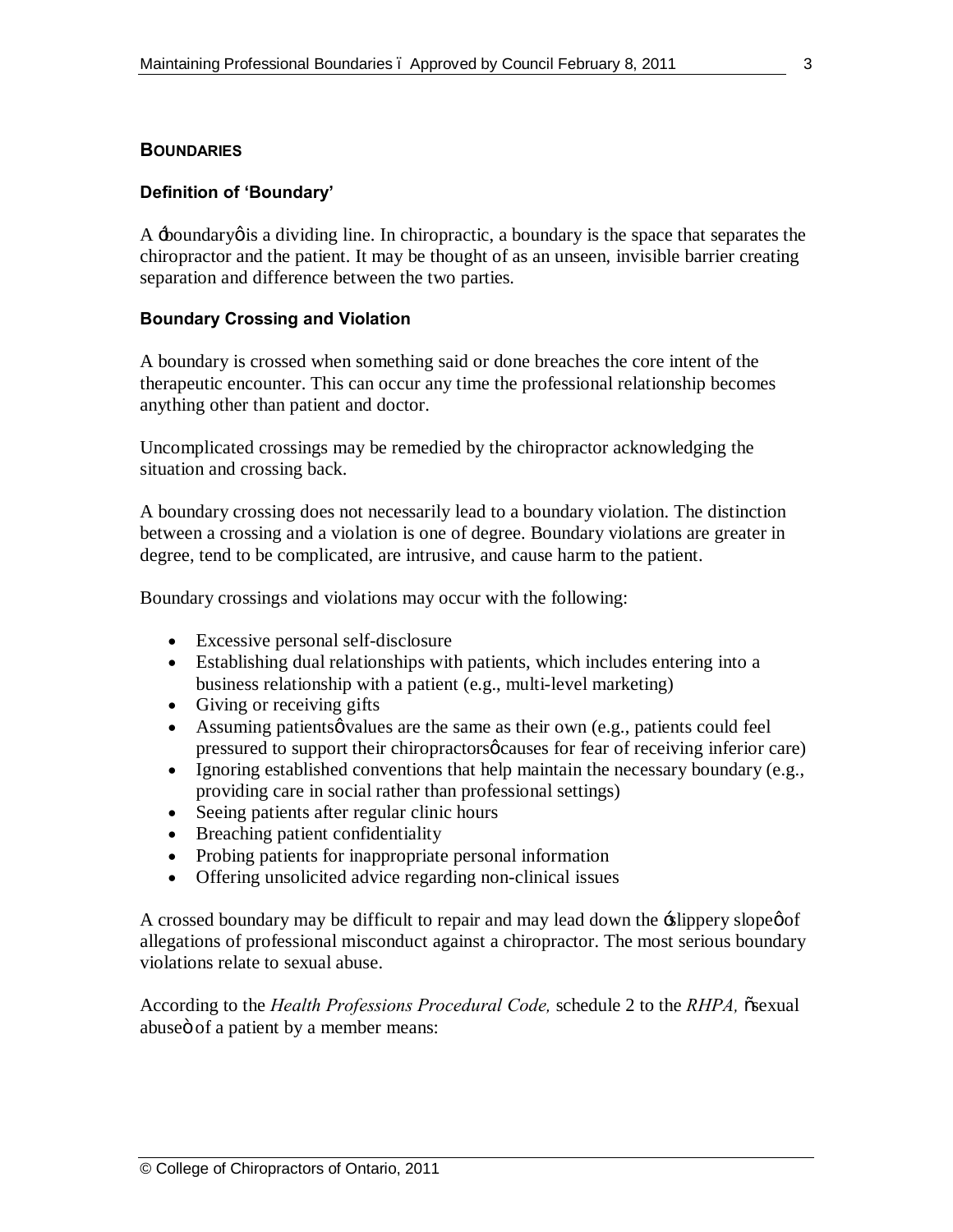- (a) sexual intercourse or other forms of physical relations between the member and the patient,
- (b) touching, of a sexual nature, of the patient by the member, or
- (c) behaviour or remarks of a sexual nature by the member towards the patient

#### **Safe Self-disclosure and Personalizing**

While patients do not expect their chiropractor to become their friend, they do expect a welcoming office environment. The challenge for the chiropractor is to know how much personal information can be safely divulged so as not to cause confusion and anxiety with the patient. Personal information may be disclosed if it is benign. For example, disclosing that the chiropractor is a lover of classical music or is a hockey fan is considered low risk.

Other more personal information can be risky. For example, discussion of the chiropractor<sub>®</sub> personal relationships is very high risk. This type of information constitutes a boundary violation and forms the -slippery slope o leading to inappropriate emotional intimacy, which may lead to a physical relationship.

#### **Boundaries and 'Social Network' Websites**

Maintaining professional boundaries also applies to electronic communications, specifically social network websites such as Facebook, Twitter and MySpace.

Participating in social networking activities is not prohibited. However, it is imperative that chiropractors separate their online professional presence from their social networking affiliations.

#### **REFERENCES**

#### **CCO References**

- · Standard of Practice S-014: Prohibition Against a Sexual Relationship with a Patient
- Policy P-003: Principle of Zero Tolerance
- Guideline G-001: Prevention of Sexual Abuse of Patients
- · Guideline G-005: Guidelines for the Office Staff of a Chiropractic Office
- · *Where's my line? pamphlet*

All items (except *Where's my line?)* are posted on CCO $\alpha$  website 6 [www.cco.on.ca.](http://www.cco.on.ca/)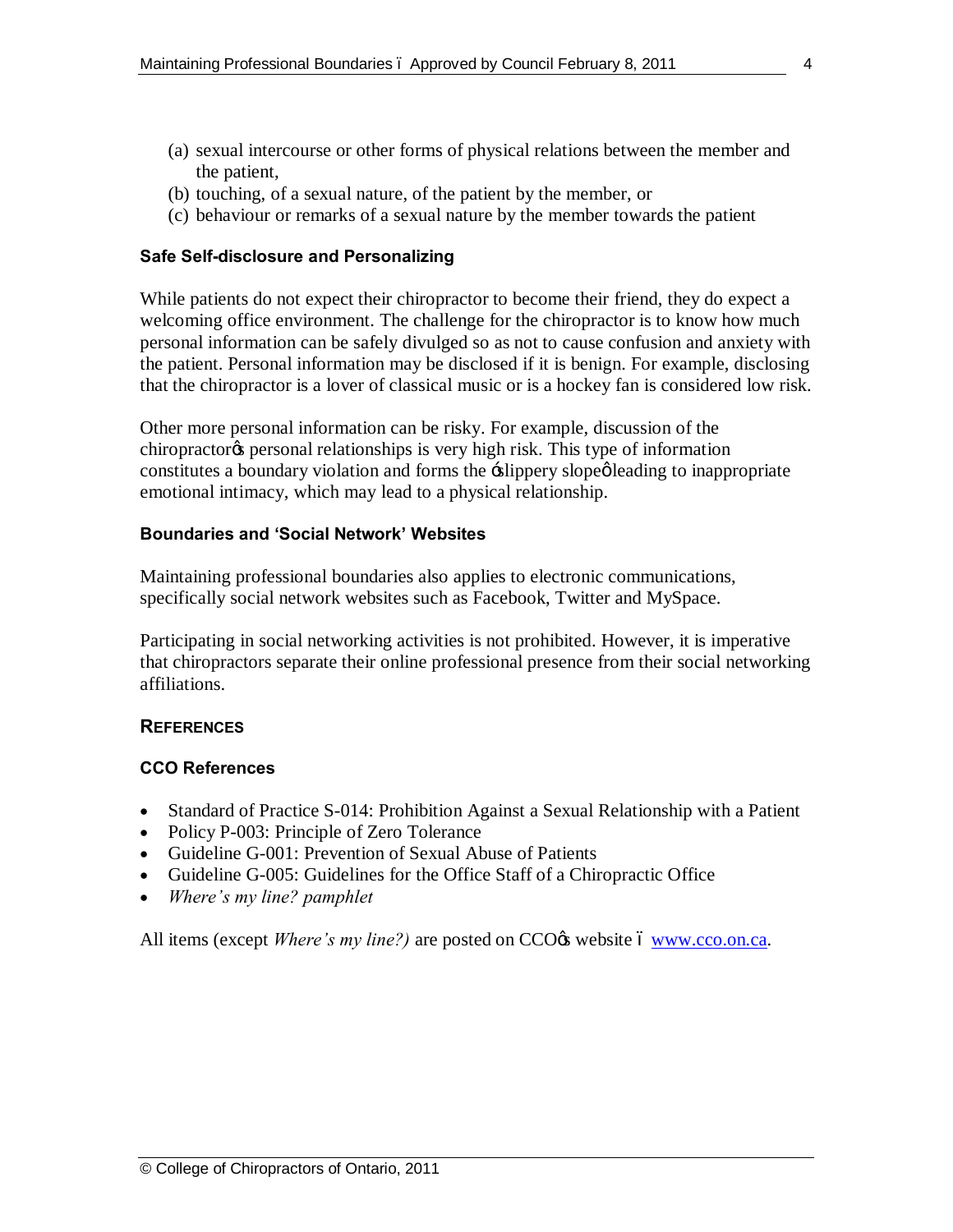#### **PROFESSIONAL BOUNDARIES SCENARIOS**

**The purpose of these scenarios is for chiropractors to reflect upon behaviour within their practices and identify situations which may involve crossing or violating a boundary. Review each scenario, select a response from the following options, and explain why you chose that response.**

| <b>Response</b> |                                                                                                                        |
|-----------------|------------------------------------------------------------------------------------------------------------------------|
|                 | There is nothing wrong with this behaviour                                                                             |
| 2               | This behaviour is permitted only in certain circumstances                                                              |
| 3               | I would not do this, but I would not criticize anyone who did                                                          |
| 4               | I do not know if this behaviour is right or wrong                                                                      |
| 5               | This behaviour is wrong and the chiropractor should stop immediately                                                   |
| 6               | This behaviour is wrong and the chiropractor should be referred to the<br>Inquiries, Complaints and Reports Committee. |
|                 | Other [explanation required]                                                                                           |

| <b>Scenario</b> |                                                                                                                                                                                                        | <b>Response</b> | <b>Explanation</b> |
|-----------------|--------------------------------------------------------------------------------------------------------------------------------------------------------------------------------------------------------|-----------------|--------------------|
| 1.              | A single chiropractor in a rural<br>location meets one of his/her<br>patients on a social occasion.<br>They develop a sexual<br>relationship, and he/she<br>continues to provide chiropractic<br>care. |                 |                    |
| 2.              | A chiropractor tells his/her<br>patient he/she is having marital<br>problems.                                                                                                                          |                 |                    |
| 3.              | A chiropractor tells his/her<br>patient he/she is having financial<br>problems.                                                                                                                        |                 |                    |
|                 | 4. A patient gives his/her<br>chiropractor an expensive bottle<br>of wine, which the chiropractor<br>graciously accepts                                                                                |                 |                    |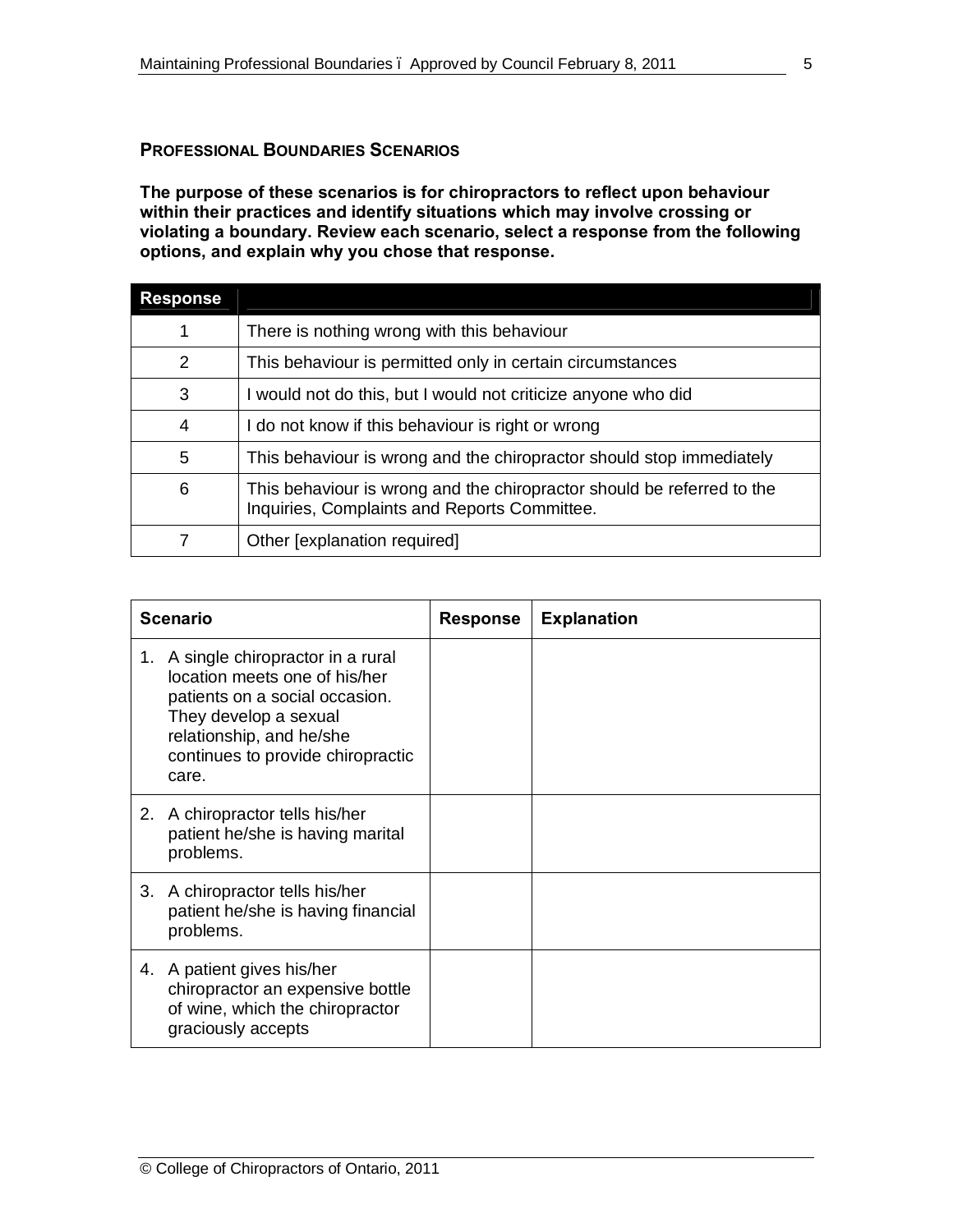| <b>Scenario</b> |                                                                                                                                                                                                                                                                                                                                       | <b>Response</b> | <b>Explanation</b> |
|-----------------|---------------------------------------------------------------------------------------------------------------------------------------------------------------------------------------------------------------------------------------------------------------------------------------------------------------------------------------|-----------------|--------------------|
|                 | 5. A patient gives his/her<br>chiropractor a box of chocolates<br>for Christmas, which the<br>chiropractor graciously accepts.                                                                                                                                                                                                        |                 |                    |
| 6.              | A chiropractor gives patients who<br>present with financial hardships<br>certain discounts                                                                                                                                                                                                                                            |                 |                    |
|                 | 7. A chiropractor gives professional<br>patients discounted or free<br>services in exchange for other<br>professional services                                                                                                                                                                                                        |                 |                    |
|                 | 8. A chiropractor says to a patient,<br>% dike you more than my other<br>patients so lon going to give you<br>some free treatments!+                                                                                                                                                                                                  |                 |                    |
| 9.              | A patient tells the chiropractor<br>he/she is interested in him/her.<br>The chiropractor informs the<br>patient that this type of<br>relationship is forbidden. The<br>patent continues to engage in<br>flirtatious behaviour. The<br>chiropractor discharges the<br>patient from care and refers<br>him/her to another chiropractor. |                 |                    |
|                 | 10. A patient tells the chiropractor<br>he/she is interested in him/her<br>and continuously engages in<br>flirtatious behaviour. The<br>chiropractor continues treating<br>the patient and does not<br>discourage the flirtatious<br>behaviour.                                                                                       |                 |                    |
|                 | 11. A patient attends a chiropractic<br>office for acupuncture. Upon<br>removing the patiento clothing,<br>the chiropractor notices a large<br>tattoo of a skull on the patientop<br>back. The chiropractor says,                                                                                                                     |                 |                    |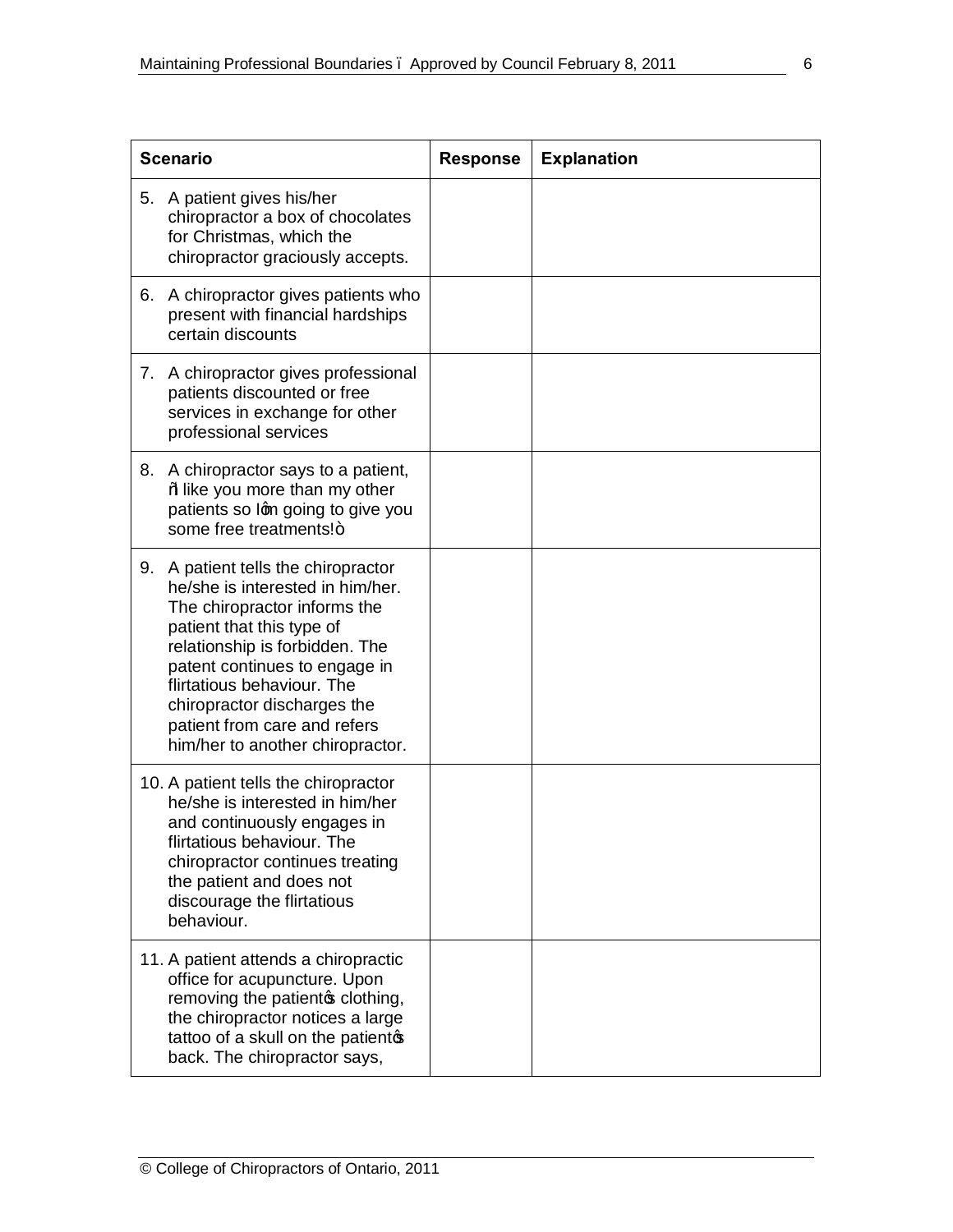| <b>Scenario</b>                                                                                                                                                                                                                                                                                                                                                | <b>Response</b> | <b>Explanation</b> |
|----------------------------------------------------------------------------------------------------------------------------------------------------------------------------------------------------------------------------------------------------------------------------------------------------------------------------------------------------------------|-----------------|--------------------|
| What were you thinking when<br>you had that done?                                                                                                                                                                                                                                                                                                              |                 |                    |
| 12. A patient attends a chiropractic<br>office for acupuncture. Upon<br>removing the patiento clothing,<br>the chiropractor notices a small<br>butterfly tattoo on the patientop<br>shoulder. The chiropractor<br>comments that it is a beautiful<br>tattoo and asks if there is any<br>personal story behind it.                                              |                 |                    |
| 13. A female patient asks her<br>chiropractor if he can help with<br>some handy work at her home<br>because her husband is not<br>capable of doing so.                                                                                                                                                                                                         |                 |                    |
| 14. A chiropractor starts a romantic<br>relationship. After several weeks<br>of dating, the relationship<br>becomes physical. The<br>chiropractor begins to provide<br>chiropractic care to his/her<br>partner, who had been<br>complaining of back pain. The<br>chiropractor opens a file for<br>his/her partner and bills the<br>partners insurance company. |                 |                    |
| 15. A chiropractor starts a facebook<br>page with personal information,<br>photos and contacts. On that<br>same facebook page, the<br>chiropractor begins adding<br>patients as friends and posting<br>clinic information                                                                                                                                      |                 |                    |
| 16. A chiropractor posts on his/her<br>twitter page, %ad the patient<br>from hell today!+                                                                                                                                                                                                                                                                      |                 |                    |
| 17. A recent graduate, who is a new<br>associate at a multi-chiropractor                                                                                                                                                                                                                                                                                       |                 |                    |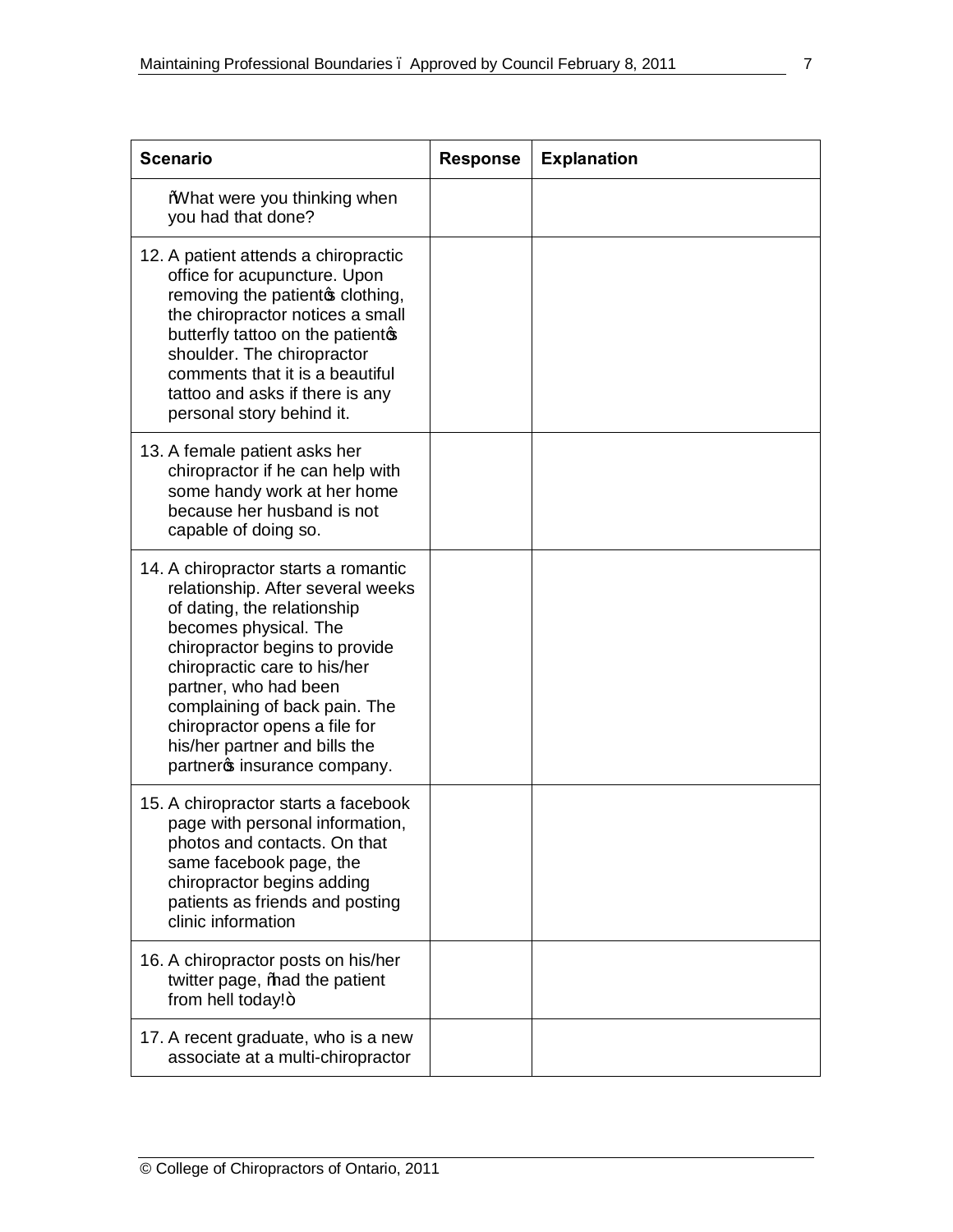| <b>Scenario</b>                                                                                                                                                                   | <b>Response</b> | <b>Explanation</b> |
|-----------------------------------------------------------------------------------------------------------------------------------------------------------------------------------|-----------------|--------------------|
| office is attracted to one of the<br>senior doctoros patients and<br>considers contacting her. Seeing<br>as he is not her treating<br>chiropractor, he asks her out on<br>a date. |                 |                    |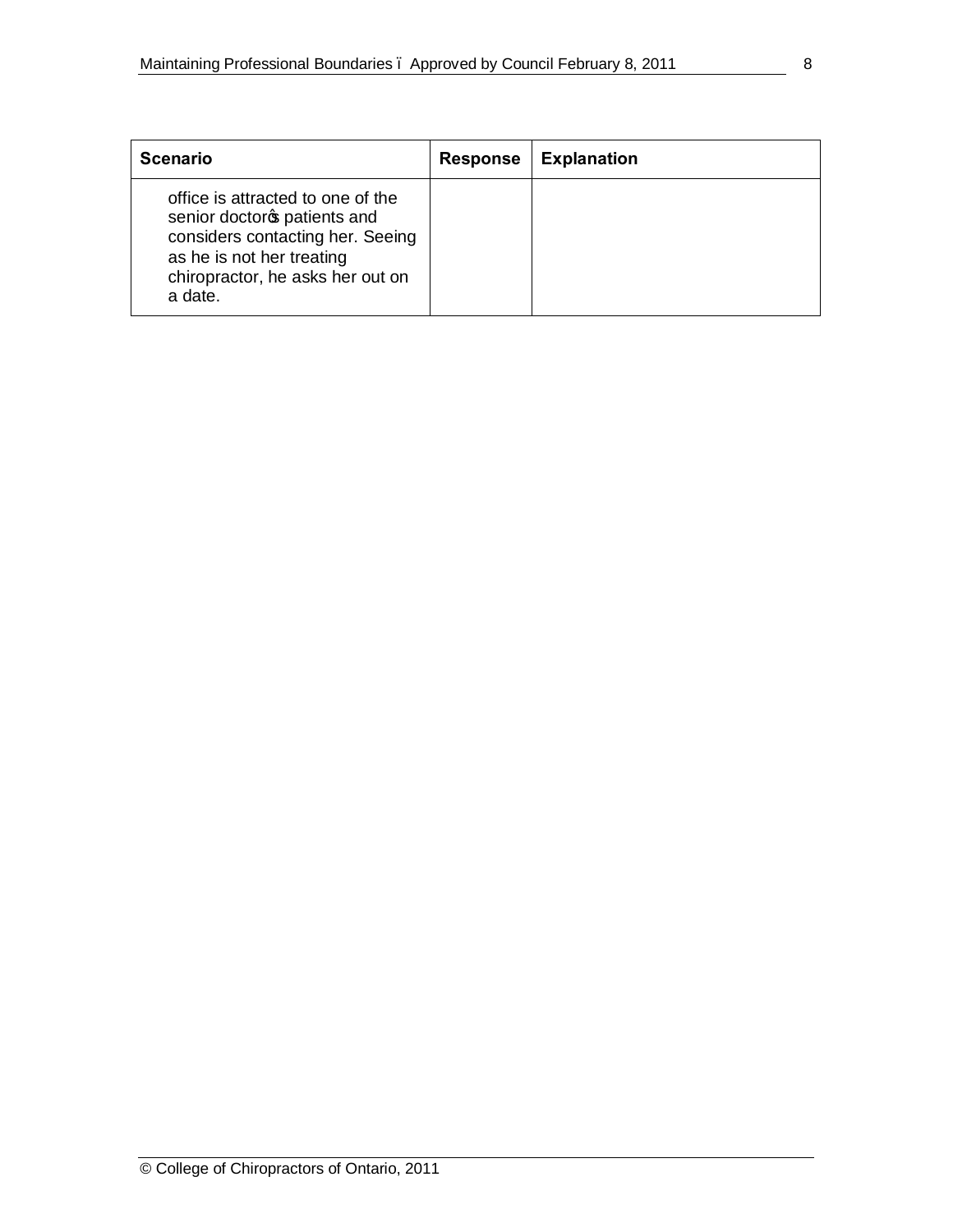# **GUIDING MEMBERS' BEHAVIOUR**

**Please review the discussion points for each scenario to identify professional boundary issues which may arise. Boundary crossings and violations may be dependent on individual patients, and it is important to remember that appropriate behaviour around one patient may be inappropriate behaviour around others.**

| <b>Scenario</b>                                                                                                                                                                                              | <b>Discussion Points</b>                                                                                                                                                                                                                                                            |
|--------------------------------------------------------------------------------------------------------------------------------------------------------------------------------------------------------------|-------------------------------------------------------------------------------------------------------------------------------------------------------------------------------------------------------------------------------------------------------------------------------------|
| A single chiropractor in a<br>1.<br>rural location meets one of<br>his/her patients on a social<br>occasion. They develop a<br>sexual relationship, and<br>he/she continues to provide<br>chiropractic care. | It is strictly against the law for a<br>chiropractor to have a concurrent<br>sexual and doctor/patient relationship.                                                                                                                                                                |
| 2. A chiropractor tells his/her<br>patient he/she is having<br>marital problems.                                                                                                                             | This behaviour is a boundary violation.<br>$\bullet$<br>It is inappropriate for a chiropractor to<br>share personal details about his/her<br>life with patients. It does not enhance<br>the therapeutic encounter and may<br>lead to further inappropriate or<br>unlawful behavior. |
| 3. A chiropractor tells his/her<br>patient he/she is having<br>financial problems.                                                                                                                           | This behaviour is a boundary crossing.<br>$\bullet$<br>It is inappropriate for a chiropractor to<br>share details about his/her personal,<br>financial situation.                                                                                                                   |
| A patient gives his/her<br>4.<br>chiropractor an expensive<br>bottle of wine, which the<br>chiropractor graciously<br>accepts                                                                                | Chiropractors should consider when<br>$\bullet$<br>receiving a personal gift from a patient<br>whether there is any ulterior motive in<br>giving an expensive gift                                                                                                                  |
| A patient gives his/her<br>5.<br>chiropractor a box of<br>chocolates for Christmas,<br>which the chiropractor<br>graciously accepts.                                                                         | A simple, gift that is meant for the<br>$\bullet$<br>office is appropriate to accept                                                                                                                                                                                                |
| A chiropractor gives patients<br>6.<br>who present with financial<br>hardships certain discounts                                                                                                             | It is acceptable for a chiropractor to<br>$\bullet$<br>give certain patients discounts for<br>reasons of financial hardships when<br>the cost of chiropractic care is seen as<br>a barrier by the patient                                                                           |

9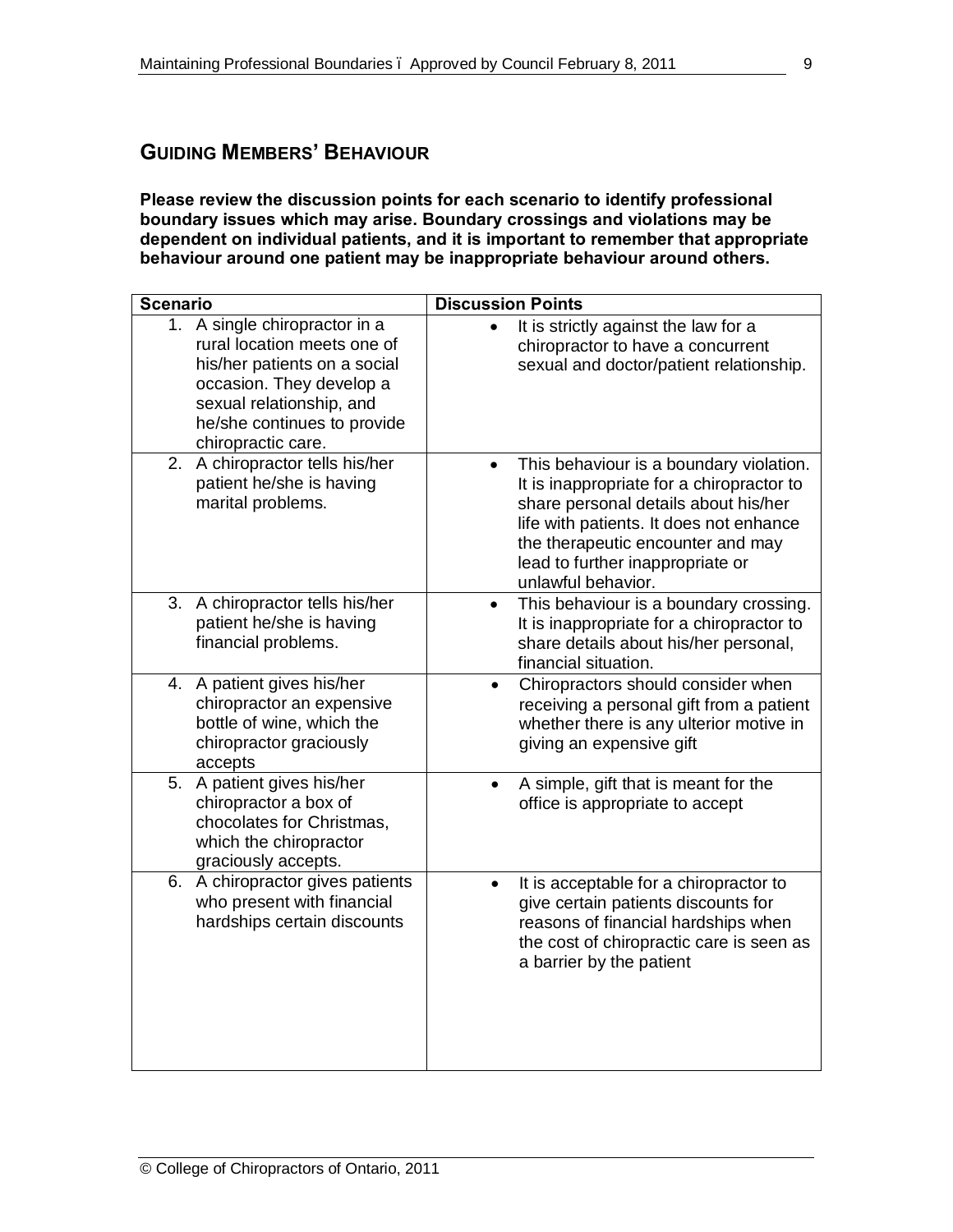| 7. A chiropractor gives<br>professional patients<br>discounted or free services<br>in exchange for other<br>professional services                                                                                                                                                                                                                      | It may be acceptable for chiropractors<br>$\bullet$<br>to exchange their services for other<br>services.<br>Chiropractors should assess each<br>situation individually to determine if<br>there may be a risk of a boundary<br>crossing or violation or any tax<br>implications. |
|--------------------------------------------------------------------------------------------------------------------------------------------------------------------------------------------------------------------------------------------------------------------------------------------------------------------------------------------------------|----------------------------------------------------------------------------------------------------------------------------------------------------------------------------------------------------------------------------------------------------------------------------------|
| A chiropractor says to a<br>8.<br>patient, % like you more than<br>my other patients so lom<br>going to give you some free<br>$treatments! +$                                                                                                                                                                                                          | It is a boundary crossing for a<br>$\bullet$<br>chiropractor to give certain patients<br>discounts based on personal<br>preference. This could be<br>misconstrued by the patient.                                                                                                |
| A patient tells the<br>9.<br>chiropractor he/she is<br>interested in him/her. The<br>chiropractor informs the<br>chiropractor that this type of<br>relationship is forbidden. The<br>patent continues to engage<br>in flirtatious behaviour. The<br>chiropractor discharges the<br>patient from care and refers<br>him/her to another<br>chiropractor. | When a chiropractor suspects that a<br>$\bullet$<br>relationship with a patient is crossing<br>a boundary, he/she could discharge<br>that patient and refer him/her to<br>another health care professional.                                                                      |
| 10. A patient tells the<br>chiropractor he/she is<br>interested in him/her and<br>continuously engages in<br>flirtatious behaviour. The<br>chiropractor continues<br>treating the patient and does<br>not discourage the flirtatious<br>behaviour.                                                                                                     | This behaviour is a boundary<br>٠<br>crossing. Even if a chiropractor does<br>not instigate flirtatious behaviour,<br>he/she should not allow this behaviour<br>to continue without addressing it.                                                                               |
| 11. A patient attends a<br>chiropractic office for<br>acupuncture. Upon removing<br>the patientos clothing, the<br>chiropractor notices a large<br>tattoo of a skull on the<br>patiento back. The<br>chiropractor says, What<br>were you thinking when you<br>had that done?                                                                           | This behaviour is a boundary violation.<br>$\bullet$<br>A chiropractor should not make any<br>inappropriate comments about a<br>patientos appearance.                                                                                                                            |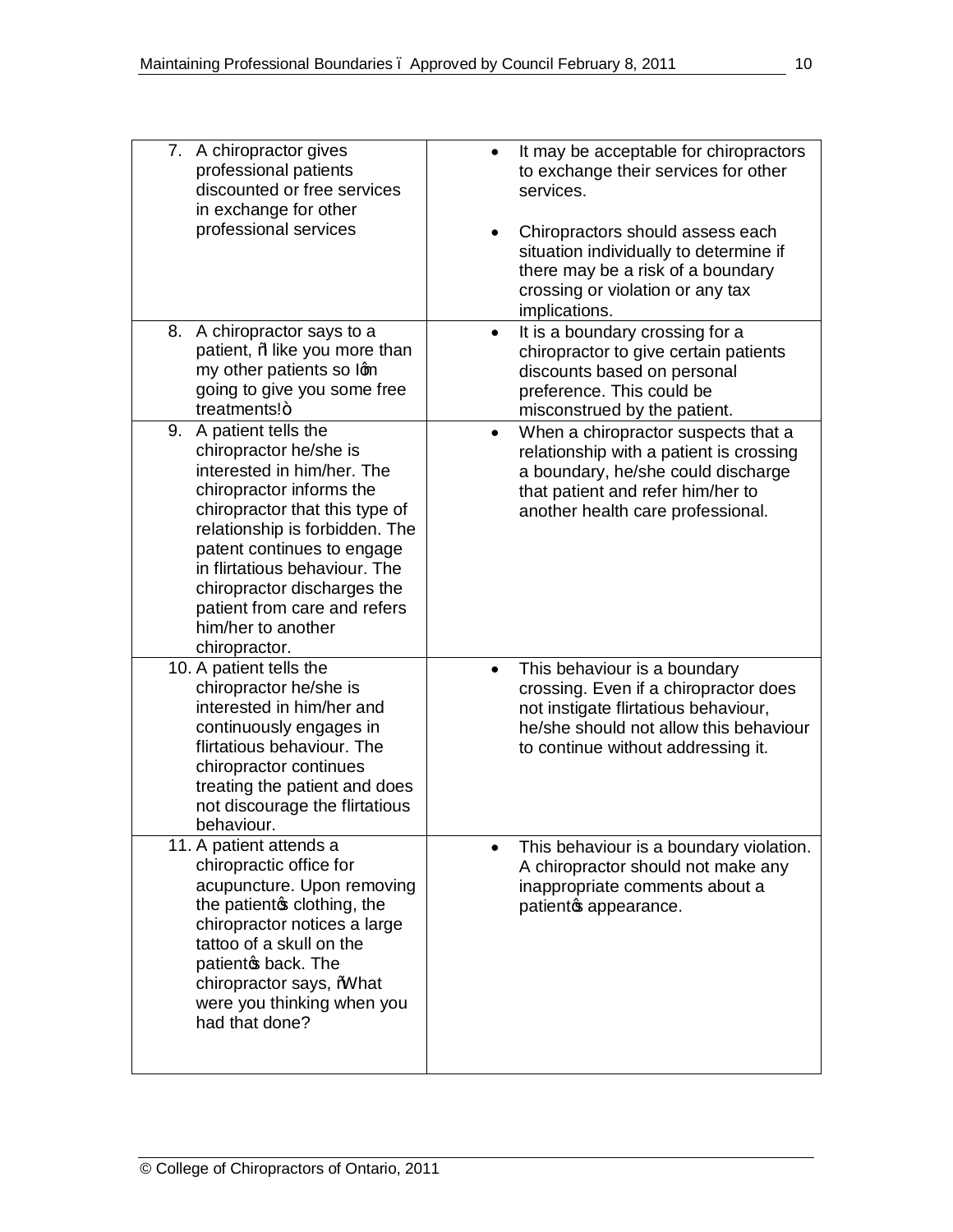| 12. A patient attends a<br>chiropractic office for<br>acupuncture. Upon removing<br>the patiento clothing, the<br>chiropractor notices a small<br>butterfly tattoo on the<br>patientos shoulder. The<br>chiropractor comments that it<br>is a beautiful tattoo and asks<br>if there is any personal story<br>behind it.                                              | This behaviour may be considered a<br>$\bullet$<br>boundary crossing, but may be<br>appropriate with certain patients.<br>A chiropractor should consider how<br>٠<br>different patients may react to certain<br>personal comments before making<br>them.                                                                                                                                                                                                                                              |
|----------------------------------------------------------------------------------------------------------------------------------------------------------------------------------------------------------------------------------------------------------------------------------------------------------------------------------------------------------------------|-------------------------------------------------------------------------------------------------------------------------------------------------------------------------------------------------------------------------------------------------------------------------------------------------------------------------------------------------------------------------------------------------------------------------------------------------------------------------------------------------------|
| 13. A female patient asks her<br>chiropractor if he can help<br>with some handy work at her<br>home because her husband<br>is not capable of doing so.                                                                                                                                                                                                               | Seeing patients after hours may<br>$\bullet$<br>constitute crossing a boundary.<br>A chiropractor should assess each<br>$\bullet$<br>situation individually to determine if<br>there may be a risk of a boundary<br>crossing or violation.                                                                                                                                                                                                                                                            |
| 14. A chiropractor starts a<br>romantic relationship. After<br>several weeks of dating, the<br>relationship becomes<br>physical. The chiropractor<br>begins to provide<br>chiropractic care to his/her<br>partner, who had been<br>complaining of back pain.<br>The chiropractor opens a file<br>for his/her partner and bills<br>the partners insurance<br>company. | It is strictly against the law to have a<br>$\bullet$<br>concurrent sexual and doctor/patient<br>relationship.                                                                                                                                                                                                                                                                                                                                                                                        |
| 15. A chiropractor starts a<br>facebook page with personal<br>information, photos and<br>contacts. On that same<br>facebook page, the<br>chiropractor begins adding<br>patients as friends and<br>posting clinic information                                                                                                                                         | Although it may be permissible for a<br>$\bullet$<br>chiropractor to utilize social networking<br>sites for his/her practice, it is advisable<br>that any site be separate from any<br>personal social networking site the<br>chiropractor may have.<br>Combining personal and professional<br>aspects of social networking may<br>constitute a boundary crossing.<br>Chiropractors must be wary of any<br>privacy and confidentiality laws and<br>obligations when using social<br>networking sites. |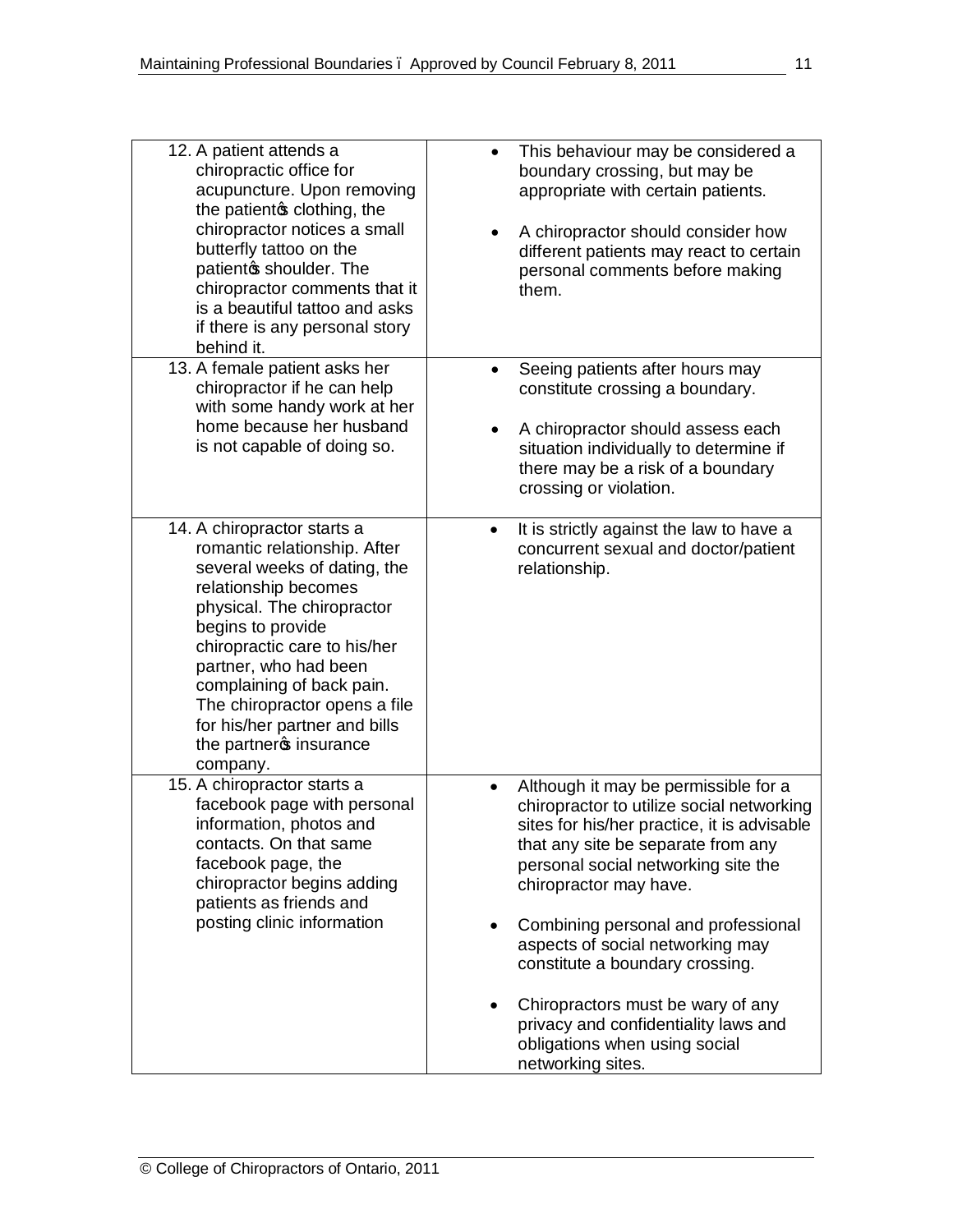| 16. A chiropractor posts on<br>his/her twitter page, <i>had</i> the<br>patient from hell today!+                                                                                                                                                                 | • Chiropractors must not communicate<br>any aspects of their practice through<br>social media, such as twitter. It is<br>unprofessional and could be seen as a<br>breach in privacy. |
|------------------------------------------------------------------------------------------------------------------------------------------------------------------------------------------------------------------------------------------------------------------|--------------------------------------------------------------------------------------------------------------------------------------------------------------------------------------|
| 17. A recent graduate, who is a<br>new associate at a multi-<br>chiropractor office is<br>attracted to one of the senior<br>doctors patients and<br>considers contacting her.<br>Seeing as he is not her<br>treating chiropractor, he asks<br>her out on a date. | • Chiropractors must not engage in any<br>sexual or romantic relationship with<br>someone who is or could be their<br>patient.                                                       |